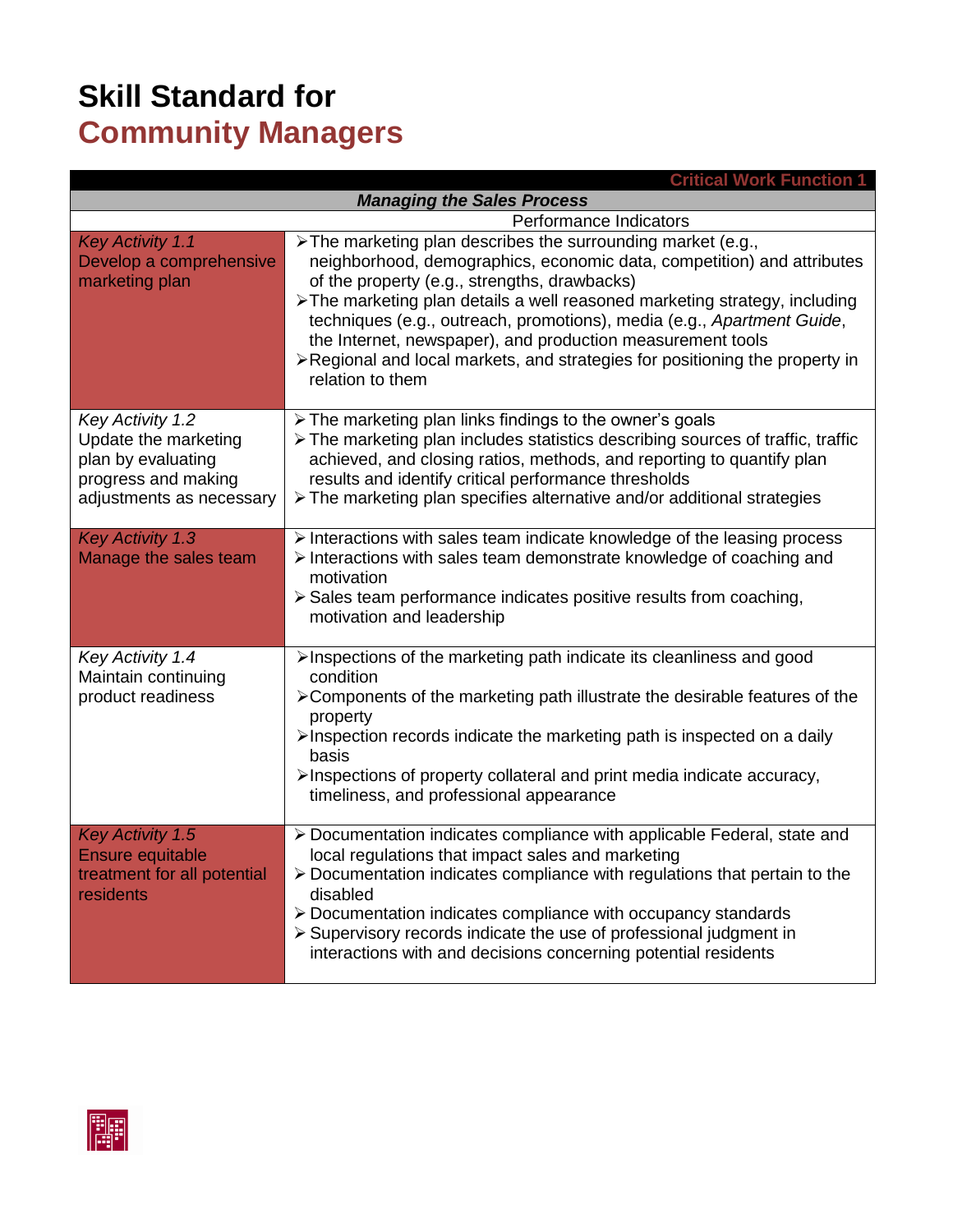|                                                                                                                      | <b>Critical Work Function 2</b>                                                                                                                                                                                                                                                                                                                                                                                                                                                                                                                                                                                                                                                         |  |
|----------------------------------------------------------------------------------------------------------------------|-----------------------------------------------------------------------------------------------------------------------------------------------------------------------------------------------------------------------------------------------------------------------------------------------------------------------------------------------------------------------------------------------------------------------------------------------------------------------------------------------------------------------------------------------------------------------------------------------------------------------------------------------------------------------------------------|--|
| <b>Managing Resident Relations</b>                                                                                   |                                                                                                                                                                                                                                                                                                                                                                                                                                                                                                                                                                                                                                                                                         |  |
| Performance Indicators                                                                                               |                                                                                                                                                                                                                                                                                                                                                                                                                                                                                                                                                                                                                                                                                         |  |
| <b>Key Activity 2.1</b><br>Present the company<br>image to establish a<br>positive reputation and                    | $\triangleright$ Documentation indicates compliance with company standards, policies<br>and procedures<br>$\triangleright$ Documentation and inspection indicate compliance with prevailing<br>standards for personal appearance and behavior                                                                                                                                                                                                                                                                                                                                                                                                                                           |  |
| encourage retention                                                                                                  | $\triangleright$ Documentation indicates that the CAM monitors the compliance of<br>property staff with company standards, policies, and procedures and<br>with prevailing standards for personal appearance and behavior                                                                                                                                                                                                                                                                                                                                                                                                                                                               |  |
| Key Activity 2.2<br>Maintain consistent and<br>ongoing communication<br>with residents                               | $\triangleright$ Records of communication indicate that the CAM adheres to applicable<br>standards for business communication<br>$\triangleright$ Documentation indicates the use of appropriate and effective strategies<br>for communicating with residents and other audiences<br>$\triangleright$ Documentation indicates that the CAM aligns the medium for<br>communication to the message and its audience                                                                                                                                                                                                                                                                       |  |
| <b>Key Activity 2.3</b><br>Create a positive resident<br>service atmosphere                                          | $\triangleright$ Feedback from residents indicates that appropriate customer service<br>principles prevail among all staff in communication, attitude, and<br>relationships with residents<br>> Feedback from staff and other audiences indicates the CAM models<br>positive resident service<br>> Observation and documentation indicate the use of effective customer<br>service principles and techniques<br>$\triangleright$ Observation and documentation indicate an understanding of resident<br>expectations for service<br>$\triangleright$ Feedback from pertinent audiences indicates the CAM demonstrates<br>emotional maturity and appropriate autonomy in decision making |  |
| Key Activity 2.4<br>Resolve issues effectively                                                                       | >Observation and documentation indicate the use of effective conflict<br>resolution techniques<br>>Documentation indicates that the CAM makes decisions independently<br>within the bounds of his/her established authority<br>>Feedback from residents indicates a satisfactory level of resident<br>satisfaction and issue resolution<br>≻Records of communication indicate that vehicles for feedback have been<br>regularly used to measure customer satisfaction levels<br>>Documentation indicates that appropriate action on feedback has been<br>taken                                                                                                                          |  |
| <b>Key Activity 2.5</b><br>Provide fair and equitable<br>treatment for applicants<br>and residents                   | > Documentation indicates compliance with local, state, and federal Fair<br>Housing laws and regulations<br>$\triangleright$ Documentation indicates compliance with the Americans with<br>Disabilities Act (ADA)<br>$\triangleright$ Documentation indicates the monitoring of complaints to identify<br>potential trends or areas of concern                                                                                                                                                                                                                                                                                                                                          |  |
| Key Activity 2.6<br>Enforce company policy in<br>a manner that is consistent<br>with pertinent legal<br>requirements | $\triangleright$ Documentation indicates compliance with landlord/tenant laws and<br>regulations<br>$\triangleright$ Contracts and related documents indicate compliance with laws<br>pertaining to contracts                                                                                                                                                                                                                                                                                                                                                                                                                                                                           |  |

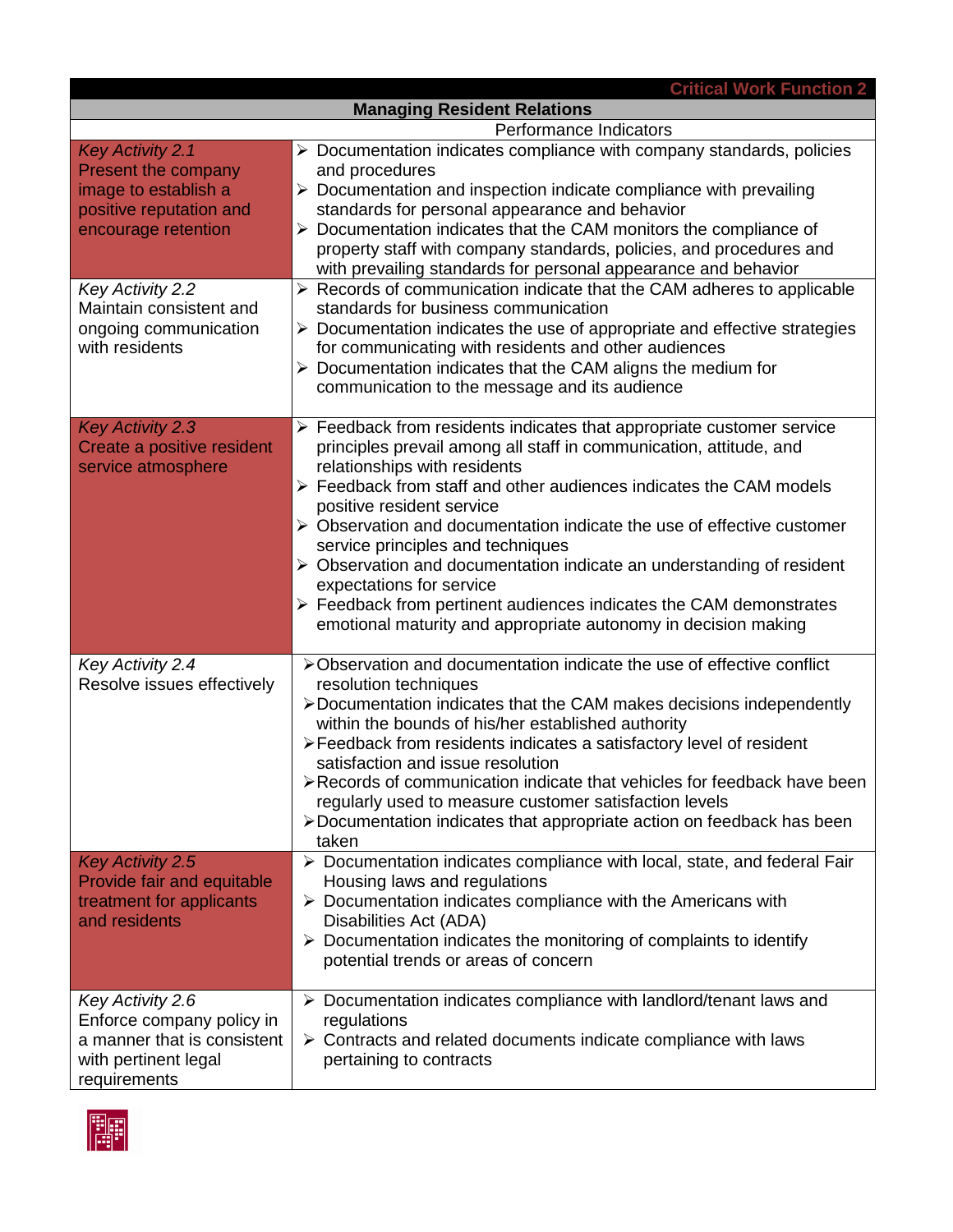| <b>Critical Work Function 3</b>                                                                     |                                                                                                                                                                                                                                                                                                                                                                                                                                                                                                                                                                                                                                                                                                                       |  |
|-----------------------------------------------------------------------------------------------------|-----------------------------------------------------------------------------------------------------------------------------------------------------------------------------------------------------------------------------------------------------------------------------------------------------------------------------------------------------------------------------------------------------------------------------------------------------------------------------------------------------------------------------------------------------------------------------------------------------------------------------------------------------------------------------------------------------------------------|--|
| <b>Managing the Physical Property</b>                                                               |                                                                                                                                                                                                                                                                                                                                                                                                                                                                                                                                                                                                                                                                                                                       |  |
| Performance Indicators                                                                              |                                                                                                                                                                                                                                                                                                                                                                                                                                                                                                                                                                                                                                                                                                                       |  |
| <b>Key Activity 3.1</b><br><b>Conduct frequent and</b><br>systematic inspections of<br>the property | $\triangleright$ Documentation shows that the CAM inspects the property on a frequent<br>and systematic basis in order to identify issues related to regulatory<br>compliance, risk and curb appeal<br>> Documentation indicates understanding of lender and agency<br>expectations for property condition<br>$\triangleright$ Documentation indicates understanding of factors related to risk<br>management<br>$\triangleright$ Documentation indicates the application of effective loss prevention<br>techniques                                                                                                                                                                                                  |  |
| Key Activity 3.2<br>Perform preventive<br>maintenance                                               | $\triangleright$ The preventive maintenance program is reasonable, given the overall<br>condition of building components and the owner's objectives for the<br>property<br>$\triangleright$ Documentation indicates that the CAM monitors implementation of the<br>preventive maintenance program<br>$\triangleright$ Documentation indicates appropriate decision making concerning repair<br>and replacement<br>$\triangleright$ Documentation indicates prudent use of natural resources and energy                                                                                                                                                                                                                |  |
| <b>Key Activity 3.3</b><br>Monitor the service<br>request process                                   | $\triangleright$ Service request processes are documented and comprehensive, and in<br>daily use<br>$\triangleright$ Documentation indicates that service requests are managed in<br>accordance with the stated process with timely completion and follow<br>up<br>$\triangleright$ Documentation indicates the effective tracking of employee productivity<br>$\triangleright$ Inventory management procedures include input from service request<br>completion records<br>$\triangleright$ Documentation indicates the tracking of repeat calls and repair trends<br>to identify potential component failures or employee performance<br>issues                                                                     |  |
| Key Activity 3.4<br>Manage the apartment<br>turnover process                                        | > Apartment turnover processes are documented, comprehensive and<br>consistent with industry standards<br>$\triangleright$ Apartment turnover processes are consistent with owner objectives and<br>market demand for time and quality<br>Documentation indicates that apartment downtime is minimal<br>➤                                                                                                                                                                                                                                                                                                                                                                                                             |  |
| <b>Key Activity 3.5</b><br>Manage the use of<br>contractors and vendors                             | $\triangleright$ Documentation indicates that necessary repairs and improvements are<br>evaluated on a cost-benefit basis and that vendors and contractors are<br>selected appropriately<br>$\triangleright$ Documentation indicates that the CAM effectively determines the scope<br>of work and contract requirements and manages the bid process and<br>negotiations as required<br>$\triangleright$ Contracts with contractors meet the owner's requirements and are<br>consistent with legal requirements<br>$\triangleright$ Documentation indicates that the CAM monitors the performance of<br>contractors effectively and maintains an appropriate professional<br>relationship with contractors and vendors |  |

**FF**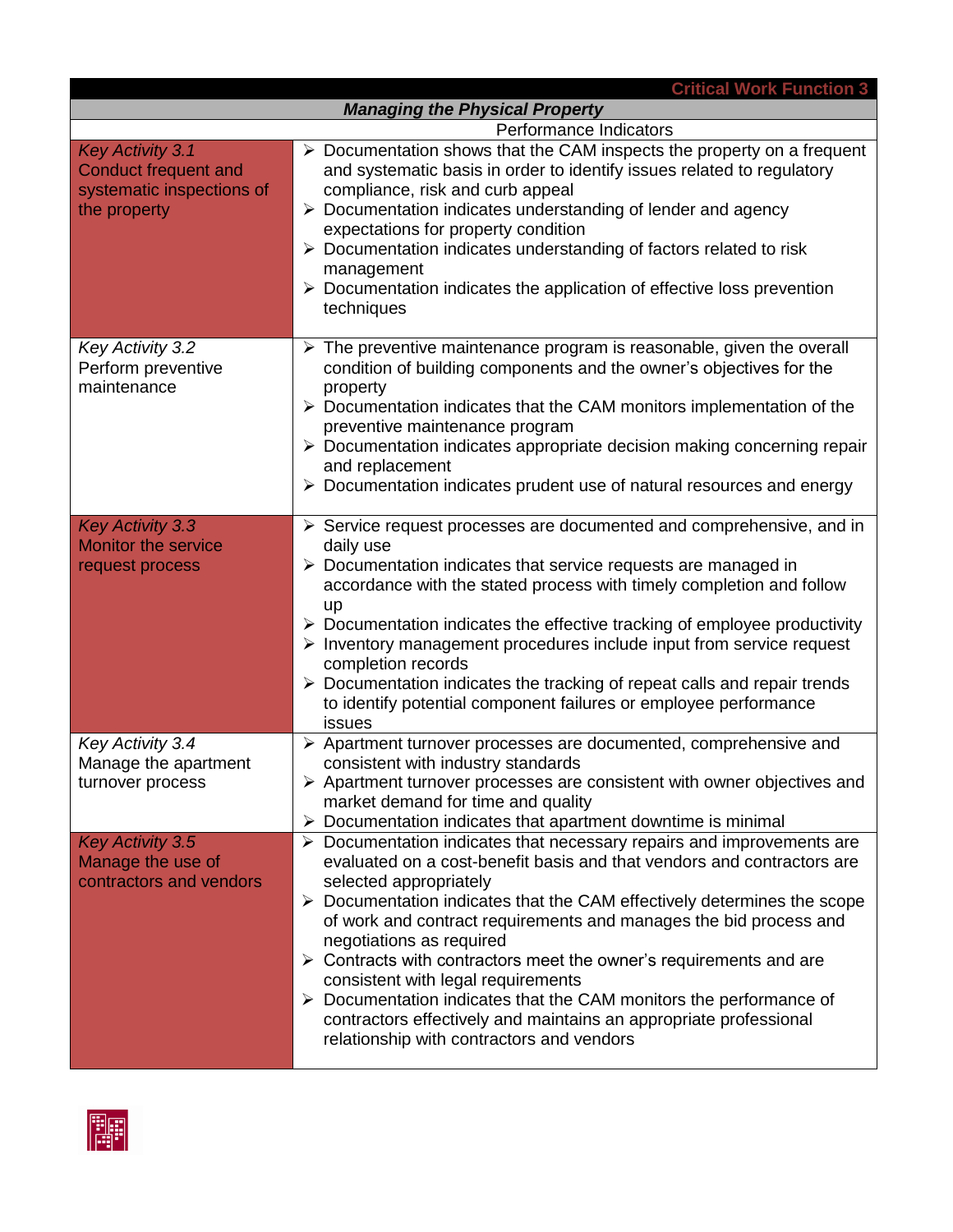| <b>Critical Work Function 4</b>              |                                                                                                                                                 |  |
|----------------------------------------------|-------------------------------------------------------------------------------------------------------------------------------------------------|--|
| <b>Managing Personnel</b>                    |                                                                                                                                                 |  |
| Performance Indicators                       |                                                                                                                                                 |  |
| <b>Key Activity 4.1</b>                      | > Documentation indicates compliance with pre-employment laws and                                                                               |  |
| Comply with employment                       | regulations                                                                                                                                     |  |
| regulations                                  | $\triangleright$ Documentation indicates compliance with employment laws and                                                                    |  |
|                                              | regulations                                                                                                                                     |  |
|                                              | $\triangleright$ Documentation indicates compliance with post-employment laws and<br>regulations                                                |  |
| <b>Key Activity 4.2</b>                      | $\triangleright$ Job descriptions for all positions within the CAM's purview are                                                                |  |
| Recruit appropriately                        | documented and communicate appropriate expectations                                                                                             |  |
| qualified applicants                         | $\triangleright$ Documentation indicates the use of appropriate recruiting methods that                                                         |  |
|                                              | are targeted toward appropriate sources of talent                                                                                               |  |
|                                              | ▶ Documentation indicates that interviews are conducted in a                                                                                    |  |
|                                              | standardized fashion and consistent with applicable law and regulations                                                                         |  |
|                                              | $\triangleright$ Documentation indicates that essential information about wages,                                                                |  |
|                                              | benefits, and company requirements is communicated clearly and                                                                                  |  |
|                                              | accurately in the recruitment process                                                                                                           |  |
|                                              | $\triangleright$ Records indicate that interview guides focus on job skills and are                                                             |  |
|                                              | related directly to criteria based on the job description                                                                                       |  |
| <b>Key Activity 4.3</b><br>Hire high-caliber | $\triangleright$ Employment offer letters include all pertinent components<br>> Documentation indicates that pre-employment requirements and    |  |
| employees                                    | regulations concerning such issues as drug testing, credit and                                                                                  |  |
|                                              | background checks, and employment testing are satisfied                                                                                         |  |
|                                              | $\triangleright$ Documentation indicates appropriate and effective negotiation of wages                                                         |  |
|                                              | and benefits                                                                                                                                    |  |
|                                              | $\triangleright$ New hire paperwork is complete                                                                                                 |  |
|                                              |                                                                                                                                                 |  |
| Key Activity 4.4                             | $\triangleright$ Orientation materials and processes communicate job descriptions                                                               |  |
| Orient new employees                         | expectations and company benefits clearly and accurately                                                                                        |  |
| effectively                                  | $\triangleright$ Orientation materials and processes communicate the culture and                                                                |  |
|                                              | requirements of the company and key attributes of the community<br>$\triangleright$ The employee handbook is current, clear, and compliant with |  |
|                                              | employment law and regulation                                                                                                                   |  |
|                                              | $\triangleright$ Documents indicate that new employees are oriented to their positions                                                          |  |
|                                              | in an ordered and consistent fashion                                                                                                            |  |
| <b>Key Activity 4.5</b>                      | Training materials teach to job descriptions and expectations effectively<br>➤                                                                  |  |
| <b>Train employees</b>                       | $\triangleright$ Training materials communicate company policies and procedures                                                                 |  |
| effectively                                  | clearly                                                                                                                                         |  |
|                                              | $\triangleright$ Documentation indicates that training is appropriately individualized to                                                       |  |
|                                              | employees                                                                                                                                       |  |
|                                              | $\triangleright$ Observation indicates that informal training and daily skill building occur                                                    |  |
| Key Activity 4.6                             | with staff<br>> Performance evaluation processes and tools are documented, linked                                                               |  |
| Evaluate employee                            | appropriately to job descriptions and expectations, and compliant with                                                                          |  |
| performance                                  | pertinent laws and regulations                                                                                                                  |  |
| systematically                               | $\triangleright$ Performance evaluations are performed in an objective and consistent                                                           |  |
|                                              | manner                                                                                                                                          |  |
|                                              | $\triangleright$ Documentation of performance evaluations is complete, consistent with                                                          |  |
|                                              | stated requirements, and informative for future performance evaluations                                                                         |  |
|                                              |                                                                                                                                                 |  |

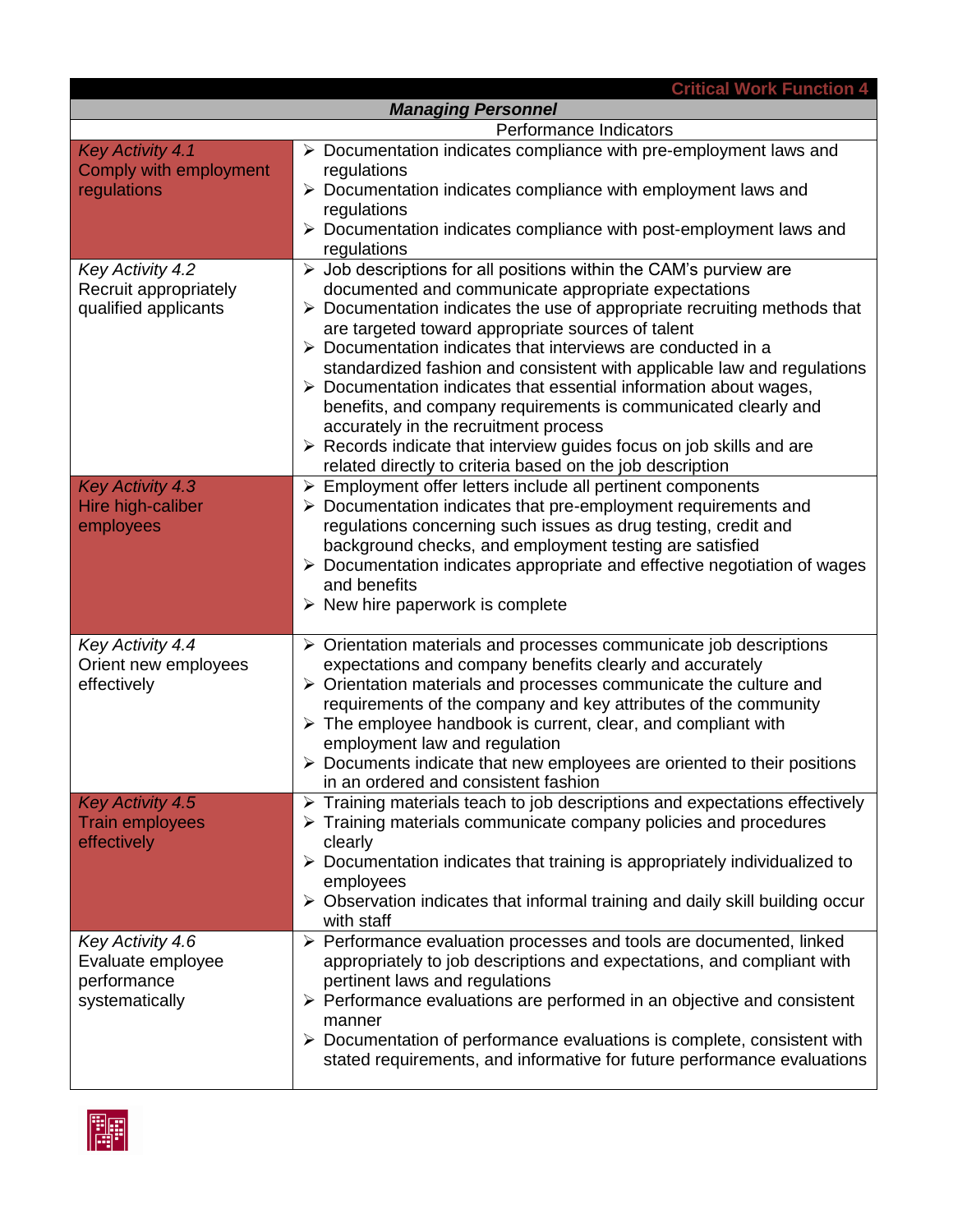| <b>Key Activity 4.7</b><br>Coach employees<br>proactively                                                                         | $\triangleright$ Observation indicates that the CAM coaches employees effectively in<br>order to improve their job performance<br>Documentation indicates that coaching is consistent with the learning<br>➤<br>requirements of employees                                                                                                                                                                |
|-----------------------------------------------------------------------------------------------------------------------------------|----------------------------------------------------------------------------------------------------------------------------------------------------------------------------------------------------------------------------------------------------------------------------------------------------------------------------------------------------------------------------------------------------------|
| Key Activity 4.8<br>Counsel employees with<br>performance deficiencies<br>to improve their<br>performance                         | $\triangleright$ Documentation indicates that constructive criticism, motivation<br>strategies, and corrective actions are appropriate to identified<br>performance deficiencies and are timely and consistent with pertinent<br>laws and regulations<br>$\triangleright$ Documentation indicates that identified performance deficiencies are<br>addressed related to job descriptions and expectations |
| <b>Key Activity 4.9</b><br><b>Terminate employment</b><br>when required in<br>accordance with company<br>policy and pertinent law | $\triangleright$ The termination process is documented and consistent with pertinent<br>laws and regulations<br>$\triangleright$ Records show that each termination is documented fully<br>$\triangleright$ Documentation indicates that information about unemployment<br>insurance and benefits continuation options is communicated clearly<br>and in writing                                         |
| Key Activity 4.10<br>Maintain complete<br>employment records                                                                      | $\triangleright$ Requirements for the maintenance of employment records as described<br>in company documents are followed and consistent with pertinent laws<br>and regulations<br>$\triangleright$ Employment records are well-organized, secure, and compliant with<br>company and legal requirements<br>$\triangleright$ Documentation of health records is separate from non-health records          |

|                                                                         | <b>Critical Work Function 5</b>                                                                                                                                                                                                                                                                                                                                                                                                                                                                                                                                                                                                                                                                                                                                                                                                                                                                                                  |  |
|-------------------------------------------------------------------------|----------------------------------------------------------------------------------------------------------------------------------------------------------------------------------------------------------------------------------------------------------------------------------------------------------------------------------------------------------------------------------------------------------------------------------------------------------------------------------------------------------------------------------------------------------------------------------------------------------------------------------------------------------------------------------------------------------------------------------------------------------------------------------------------------------------------------------------------------------------------------------------------------------------------------------|--|
| <b>Managing and Analyzing Financial Performance</b>                     |                                                                                                                                                                                                                                                                                                                                                                                                                                                                                                                                                                                                                                                                                                                                                                                                                                                                                                                                  |  |
| Performance Indicators                                                  |                                                                                                                                                                                                                                                                                                                                                                                                                                                                                                                                                                                                                                                                                                                                                                                                                                                                                                                                  |  |
| Key Activity 5.1<br>Analyze the financial<br>operations of the property | $\triangleright$ Reporting indicates that the appropriate application and interpretation of<br>financial formulas and ratios (e.g., return on investment, gross potential<br>rent, basic percent calculations, physical occupancy versus economic<br>occupancy, capitalization rate)<br>$\triangleright$ Reporting indicates ongoing attention to cash flow<br>$\triangleright$ Records indicate that the CAM monitors the impact of daily operations<br>on the financial health of the property (e.g., traffic, turnover, purchasing,<br>retention)<br>$\triangleright$ Records indicate the regular comparison of financial performance to<br>industry standards and company expectations as stated in the business<br>plan<br>$\triangleright$ Documentation indicates that corrective action is taken for<br>underperforming aspects of the property and that the corrective action<br>is appropriate, monitored, and timely |  |